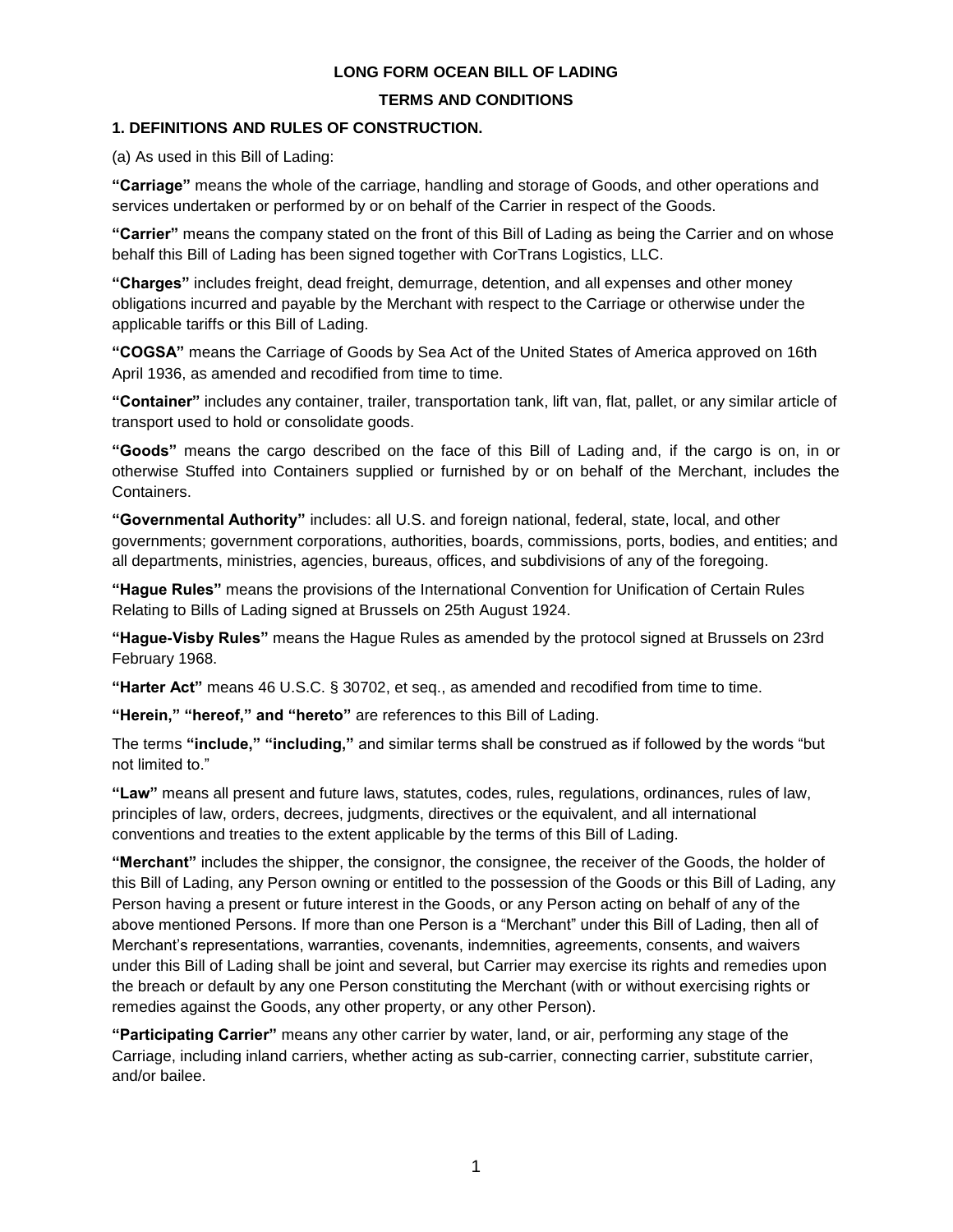**"Particulars"** includes all manner of details with respect to the Goods, including the exact description, weight, kind, nature, content, measure, gauge, quantity, quality, condition, marks, numbers, and value.

**"Person"** includes an individual, corporation, limited liability company, general or limited partnership, joint venture, association, trust, Participating Carrier, Governmental Authority, and any other type of organization or entity.

**"Shipping Unit"** means each physical unit or piece of cargo not shipped in a package including articles or things of any description whatsoever, except Goods shipped in bulk and irrespective of the weight or measurement unit employed in calculating freight charges, and includes the term "customary freight unit" as used in COGSA (where applicable by its own force or by agreement), and, otherwise, "unit" as used in the Hague Rules, the Hague-Visby Rules, or any national legislation adopting the Hague Rules or the Hague-Visby Rules.

**"Stuffed"** includes filled, consolidated, packed, loaded, or secured, and references to "Stuffed" include placing in or on the relevant Container.

**"United States"** means the United States of America.

**"Vessel"** means the vessel named on this Bill of Lading and any other vessel, ship, barge, lighter, watercraft, or other means of transport which is or shall be substituted, in whole or in part, for such vessel.

(b) Words denoting the singular shall include the plural, and vice versa, and words denoting any gender shall include all genders; and captions of sections of this Bill of Lading are inserted for convenience only and shall not be deemed a part hereof or affect the construction or interpretation of any provisions of this Bill of Lading. Whenever reference is made to Carrier's agreement, approval, or consent or to any arrangement involving Carrier, even if not specifically so stated, such agreement, approval, arrangement, or consent shall not be binding upon Carrier unless in writing and signed by a duly-authorized representative of Carrier, and Carrier may withhold such agreement, approval, arrangement, or consent in its sole discretion. All warranties by Merchant shall be construed to include representations of fact. 2. TARIFF. All applicable provisions of Carrier's tariffs that are published in accordance with the requirements of the Federal Maritime Commission or any other Governmental Authority are incorporated herein by reference. Copies of such provisions are obtainable from the Carrier upon request or from the relevant Governmental Authority with whom the tariffs have been filed.

**3. OTHER AGREEMENTS.** This Bill of Lading, together with terms set forth in Carrier's invoices and in Carrier's Application of Credit executed by Merchant supersede all agreements or engagements for the shipment of the Goods. All provisions of this Bill of Lading, whether written, typed, stamped, or printed, are accepted and agreed by the Merchant and shall be binding as fully as if signed by the Merchant, any local customs or privileges to the contrary notwithstanding. Nothing in this Bill of Lading shall operate to limit or deprive the Carrier of any statutory or other protection or exemption from or limitation of liability. If required by the Carrier, a signed original Bill of Lading duly endorsed must be surrendered to the Carrier or its agent at the Port of Discharge prior to the release of any Goods.

**4. WARRANTY.** Merchant warrants that in agreeing to the terms hereof he is, or is the agent of and has the authority of, the Person owning or entitled to the possession of the Goods or any Person who has a present or future interest in the Goods.

#### **5. CARRIER RESPONSIBILITY – GENERAL PROVISIONS.**

(a) If any portion of the Carriage is to or from the United States, or if Law other than United States Law is not compulsorily applicable, COGSA shall govern before loading and after discharge and during the entire time between the time the Goods are received from and redelivered to the Merchant, unless otherwise required by the Harter Act or by other applicable United States Law. In any trade that does not involve any carriage to or from the United States, the Hague Rules (or compulsorily applicable national Law implementing the Hague Rules) shall govern Carrier's liability, limits on liability, and exemptions for loss, damage, or delay related to or in connection with the Goods, except where the Hague-Visby Rules are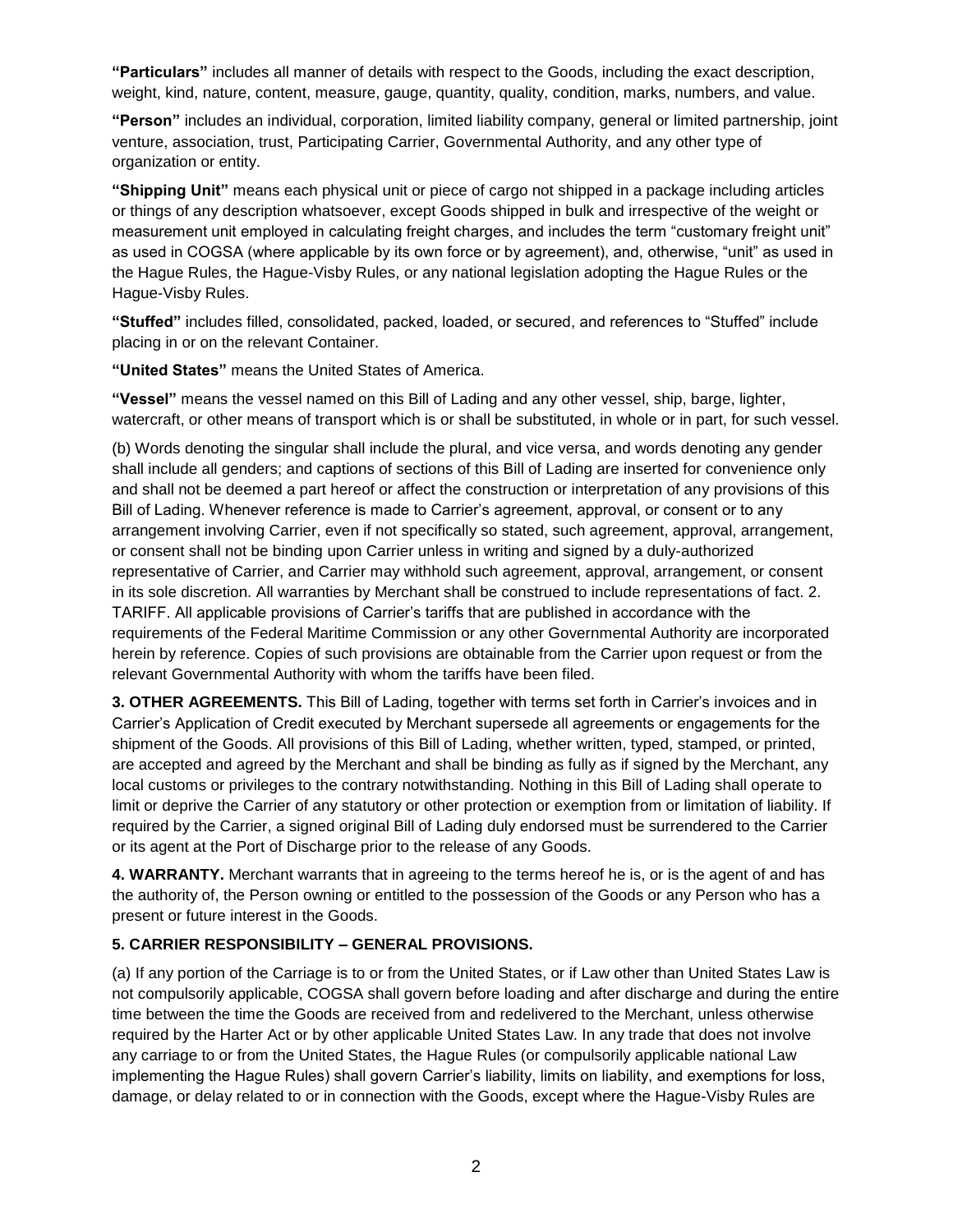compulsorily applicable Law, in which case the Hague-Visby Rules shall govern such liability, limits on liability, and exemptions, provided:

(i) Merchant acknowledges and agrees that the Carrier is a non-vessel owning common carrier, that it does not own, lease, charter, or operate Vessels or other modes of transportation, or engage in cargo handling or storage, as a result of which Carrier will be required to (and may, in its sole discretion) subcontract with Persons (at any tier), to transport, handle or store cargo to accomplish all or part of the Carriage. Merchant is bound by the limitations on, and exemptions from, liability that are contained in the tariffs, bills of lading, and other contracts by which such other Persons are engaged to perform all or part of the Carriage. Such other Persons shall enjoy the benefit of all of Carrier's rights and liberties with respect to the Goods and the Carriage. The Merchant agrees that the Carrier shall be deemed to be a beneficiary of the tariffs, bills of lading, and contracts of such other Persons and of all limitations of, and exemptions from, liability therein contained even though the Carrier acts as agent of the Merchant in contracting with the actual Person for the Carriage of the Goods. Under no circumstances shall the Carrier be responsible for any damages to an extent greater than it can recover from the actual Person engaged to perform all or part of the Carriage or any beneficiaries of its bill of lading.

(ii) Carrier shall be entitled to (and nothing in this Bill of Lading shall operate to deprive or limit such entitlement) full benefit of, and rights to, all limitations of and exclusions from liability and all rights conferred or authorized by any applicable Law of any country (including, where applicable, Chapter 305 of Title 46 of the United States Code, and other relevant provisions of the United States Code) and without prejudice to the generality of the foregoing also all Laws available to the owner of the Vessels on which the Goods are carried.

(b) The Carrier undertakes to procure such services as necessary and shall have the right at its sole discretion to select any modes of land, sea, or air transport and to arrange participation by other Persons who handle or store cargo, or provide other services, to accomplish the total or any part of the Carriage between the Place of Receipt and the Place of Delivery as shown on this Bill of Lading.

(c) In the event that it is proven that loss or damage occurred during Carriage, but the stage of Carriage during which loss of or damage to the Goods occurred cannot be proved, it will be irrebuttably presumed that the loss or damage occurred while the Goods were on the Vessel, and all obligations, rights, and immunities of Carrier and Merchant with respect to such loss or damage shall be determined accordingly.

(d) The rights, defenses, exemptions, limitations of and exonerations from liability, and immunities of whatsoever nature provided for in this Bill of Lading shall apply in every action or proceeding against the Carrier, its agents or servants, Participating Carriers, independent contractors, or other Persons engaged to perform all or part of the Carriage, whether in tort, contract, or otherwise.

(e) Services performed by Carrier as to Goods before their receipt by or for Carrier at the Place of Receipt shown on this Bill of Lading or after their delivery by or for Carrier at the Place of Delivery shown on this Bill of Lading were or shall be performed solely as agent for the Merchant, and Carrier shall have no responsibility or liability as a Carrier for any acts or omissions of any Persons or loss of or damage or delay to the Goods during such periods.

#### **6. CARRIER RESPONSIBILITY – LIMITATIONS.**

(a) Package, Customary Freight Unit, or Shipping Unit Limitation.

(i) Where COGSA applies to this Bill of Lading (whether by its own force or by agreement), Carrier shall not be liable for loss or damage in an amount exceeding US \$500 lawful money of the United States per package, or in case of Goods not shipped in packages, per Shipping Unit, unless a higher declared value has been made and noted, and extra Charges paid, in accordance with Clause 6(b) hereof.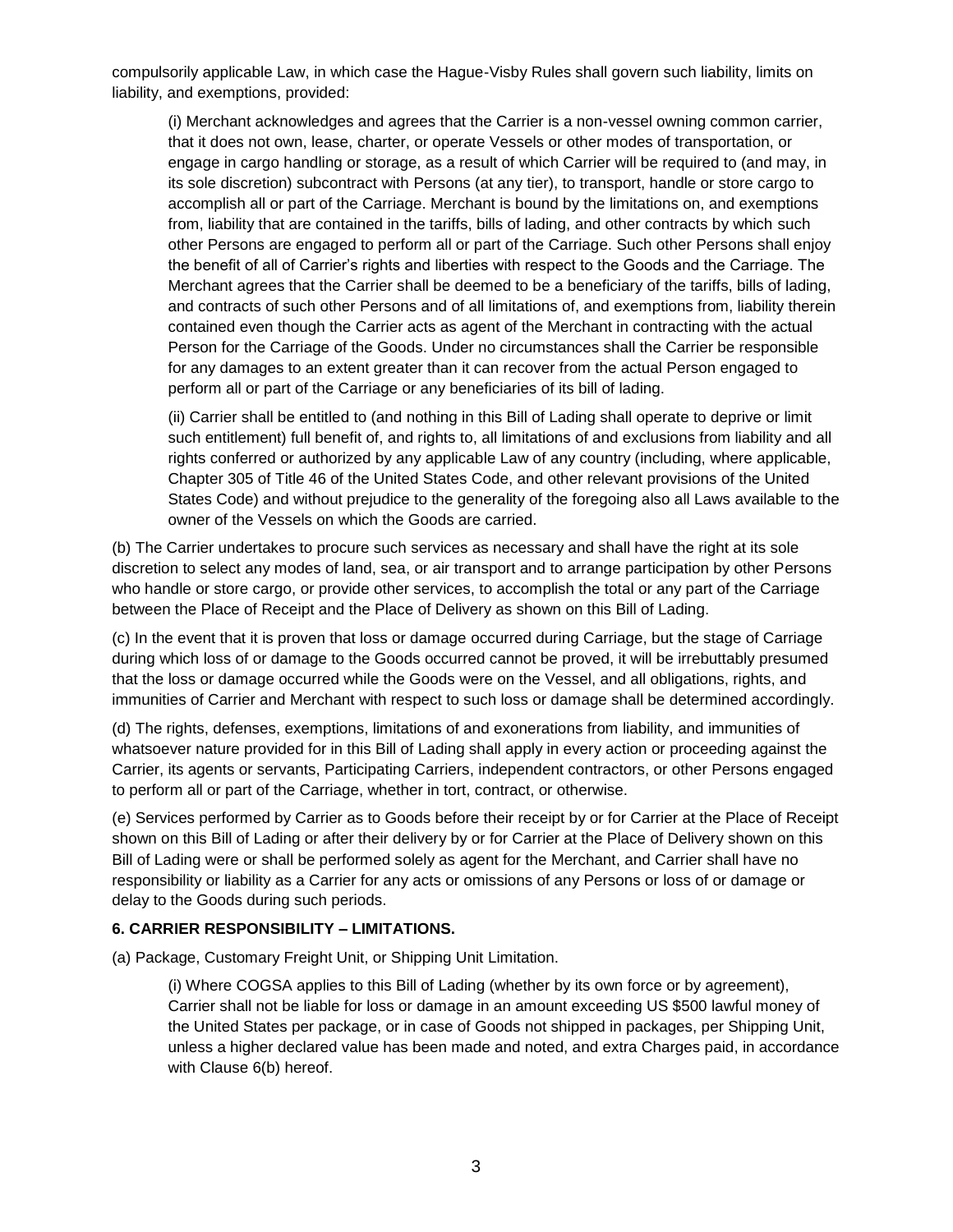(ii) Where COGSA does not apply, but where the Hague Rules, Hague-Visby Rules, or any legislation making such rules compulsorily applicable to this Bill of Lading apply, Carrier shall not be liable for loss or damage to or in connection with the Goods in an amount exceeding the package or Shipping Unit limitation as laid down by such Rules or legislation, unless a higher declared value has been made and noted, and extra Charges paid, in accordance with Clause 6(b) hereof. If no limitation amount is applicable under such Rules or legislation, the limitation shall be US \$500 lawful money of the United States per Shipping Unit.

(iii) Where neither COGSA, nor the Hague Rules, nor the Hague-Visby Rules, nor any legislation applying such Rules is compulsorily applicable, Carrier's liability shall not exceed US\$500 per Shipping Unit or US\$2 per kilo of the gross weight of the Goods lost, damaged, or in respect of which the claim arises, or the value of such Goods, whichever is less.

(iv) Where a lesser monetary limitation is applicable, such as during handling by a Participating Carrier or independent contractor and damage occurs during its or their period of care, custody, control, and/or responsibility, the Carrier shall be entitled to avail itself of such lesser limitation.

(b) Ad Valorem - Declared Value of Package or Shipping Unit.

(i) To secure a due proportion between the charges it earns and the amount for which it may be responsible in the event of loss or damage to the Goods, Carrier has established its regular, lower rates and charges based on the limited value of the Goods as agreed herein. Carrier's liability may be increased to a higher value by a declaration in writing of the value of the Goods by the shipper before delivery to Carrier of the Goods for shipment, such higher value being inserted on the front of this Bill of Lading in the space provided and, if required by Carrier, extra freight, premiums, and other Charges paid. Unless the Merchant so declares the value of the Goods and pays ad valorem charges, the Merchant is deemed to have elected the regular, lower charges of Carrier, and to have agreed that, for purposes of computing any liability of Carrier, the limitations of liability set forth in Clause 6(a) hereof shall apply. In such case if the actual value of the Goods shall exceed such declared value, the value shall nevertheless be deemed to be the declared value and Carrier's liability, if any, shall not exceed the declared value and any partial loss or damage shall be adjusted pro rata on the basis of such declared value.

(ii) The value of the Goods shall be determined according to the commodity exchange price at the place and time of delivery to Merchant or at the place and time when they should have been so delivered or if there is no such price according to the current market price by reference to the normal value of Goods of the same kind and quality, at such place and time.

(c) Definition of Package or Shipping Unit. Where a Container is used to consolidate Goods and such Container is Stuffed by Carrier, the number of packages or Shipping Units stated on the face of this Bill of Lading in the box provided shall be deemed the number of packages or Shipping Units for the purpose of any limit of liability per package or Shipping Unit provided in any applicable international convention or national Law relating to the carriage of goods by sea. Except as aforesaid the Container shall be considered the package or Shipping Unit. As to Goods shipped in bulk the limitation applicable thereto shall be the limitation provided in such Law which may be applicable and in no event shall anything herein be construed to be a waiver of limitation as to Goods shipped in bulk.

(d) Valuables. The Carrier shall not be liable to any extent for any loss or damage to or in connection with platinum, gold, silver, jewelry, precious stones, precious metals, radioisotopes, precious chemicals, bullion, specie, currency, negotiable instruments, securities, writings, documents, pictures, embroideries, works of art, curios, heirlooms, collections of every nature, or any other valuable Goods whatsoever, including Goods having particular value only for the Merchant, unless the true nature and value of the Goods have been declared in writing by the Merchant before receipt of the Goods by the Carrier, and the same inserted in this Bill of Lading and ad valorem freight has been prepaid thereon.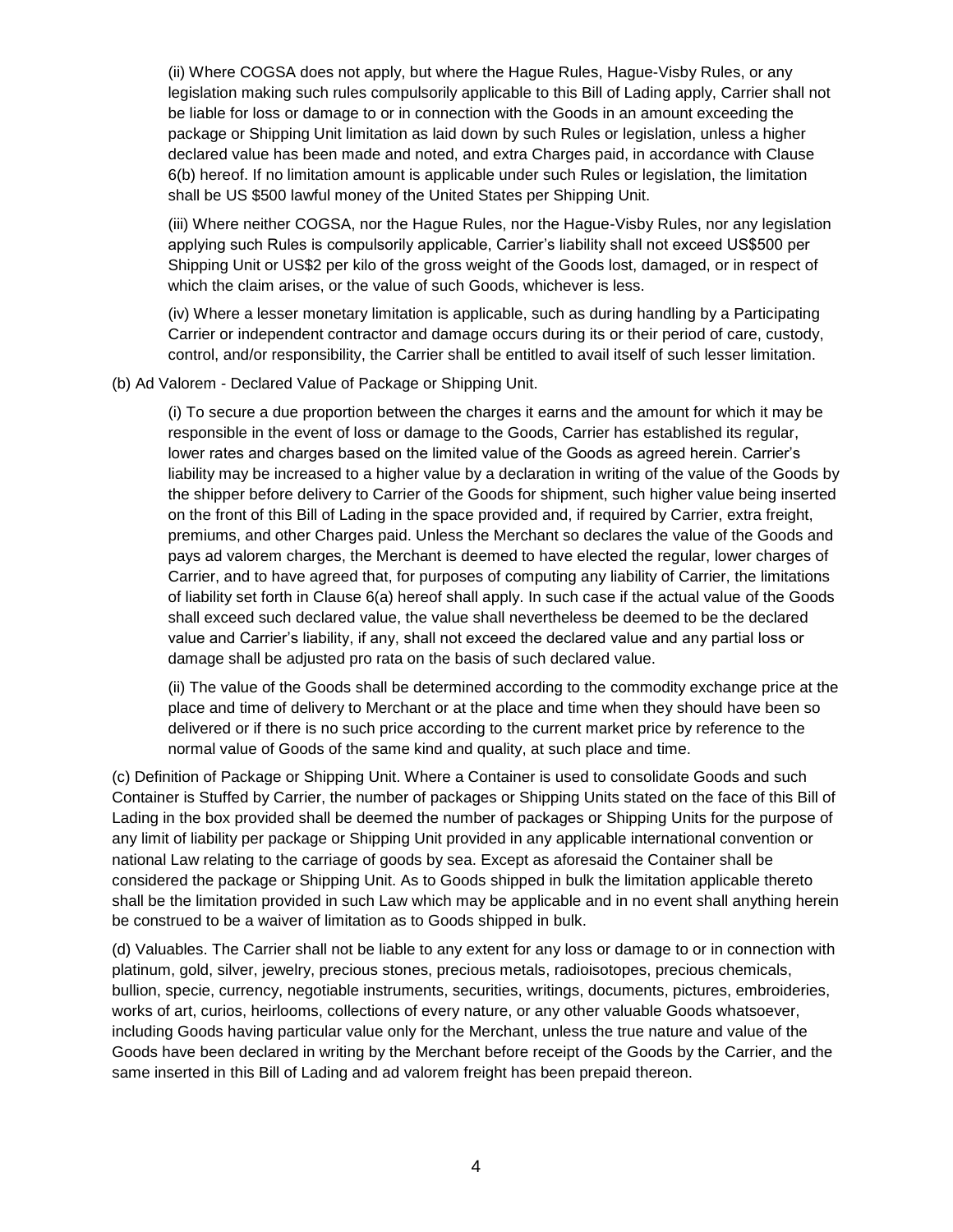(e) Fire Exemption. Neither Carrier nor any Person controlled by or under common control with Carrier shall be liable to answer for or make good any loss or damage to Goods occurring at any time (including before loading on or after discharge from the Vessel) by reason or by means of any fire, wherever and howsoever occurring, unless such fire shall have been caused by the actual fault or privity of the Carrier or such Person, respectively. In any situation where such exemption from liability may not be permitted by Law, neither Carrier nor such Person shall be liable for any loss or damage by the fire unless caused by negligence, including that imputed by the Law, of Carrier or Person, respectively.

(f) Third Party Custody of Goods. Any other provision hereof to the contrary notwithstanding, Merchant agrees and acknowledges that (i) Carrier shall not be liable in any capacity whatsoever for any delay, non-delivery, mis-delivery, loss, or damage to the Goods occurring while the Goods are not in the actual possession of Carrier or of Carrier's agents and (ii) if Merchant directs that any Goods be moved from a container yard to a facility or the premises of any other third- party, and Goods are thereafter lost, stolen, or damaged, in whole or in part, while under the care, custody, or control of such third party or by a carrier that transports the Goods, Carrier shall have no liability for any such loss or damage whatsoever. If Merchant asserts a claim for such delay, non-delivery, mis-delivery, loss, damage, or any fault or negligence, and Carrier is required to defend against a claim or pay any claim related thereto, Merchant shall defend, indemnify and hold harmless the Carrier with respect thereto.

# **7. ROUTES AND DEVIATION; LIBERTIES.**

(a) Without notice to the Merchant, the Carrier has the liberty to carry the Goods on or under deck and to choose or substitute the means, route, and procedure to be followed in the handling, stowage, storage, and transportation of the Goods, including deviations for purposes not directly necessary for a prompt and direct accomplishment of the Carriage. Carrier does not warrant any specific route, Vessel, method of transport, or delivery date.

(b) In any situation whatsoever, whether or not existing or anticipated before commencement of or during the transport of the Goods, which in the judgment of the Carrier (or any other Person who carries, handles, or stores or is to carry, handle, or store the Goods):

(i) has given or is likely to give rise to danger, injury, loss, hindrance, risk, difficulty, delay, or disadvantage of whatsoever nature to the Vessel, any vehicle or other means of transport, the Carrier, any other Person, the Goods, or any other property;

(ii) a Participating Carrier intended to be used for the Carriage suspends service for all or part of the intended Carriage;

(iii) the Carrier or the Carriage is adversely affected by a circumstance described in Clause 7(d) hereof, or there is a reasonable apprehension thereof;

(iv) a vendor of Goods not supplied by the Carrier asserts a legal right to recover, reclaim, or replevy such Goods;

(v) any Person constituting the Merchant files or becomes subject to proceedings in bankruptcy, receivership, or insolvency, to an assignment for the benefit of creditors, or any other similar proceeding or transaction;

(vi) Goods are seized by judicial or nonjudicial means, arrested, executed against, detained, requisitioned, or acquired by a Governmental Authority; or

(vii) has rendered or is likely to render it in any way unsafe, impracticable, unlawful, or against the interest of the Carrier or the Merchant to commence or continue the Carriage or to discharge the Goods at the intended port or place of discharge, or to transport the Goods by the route or in the manner originally intended by the Carrier,

the Carrier at any time shall be entitled to do any or all of the following, without prior notice to Merchant: terminate the Carriage; store the Goods; transship or forward the Goods; divert the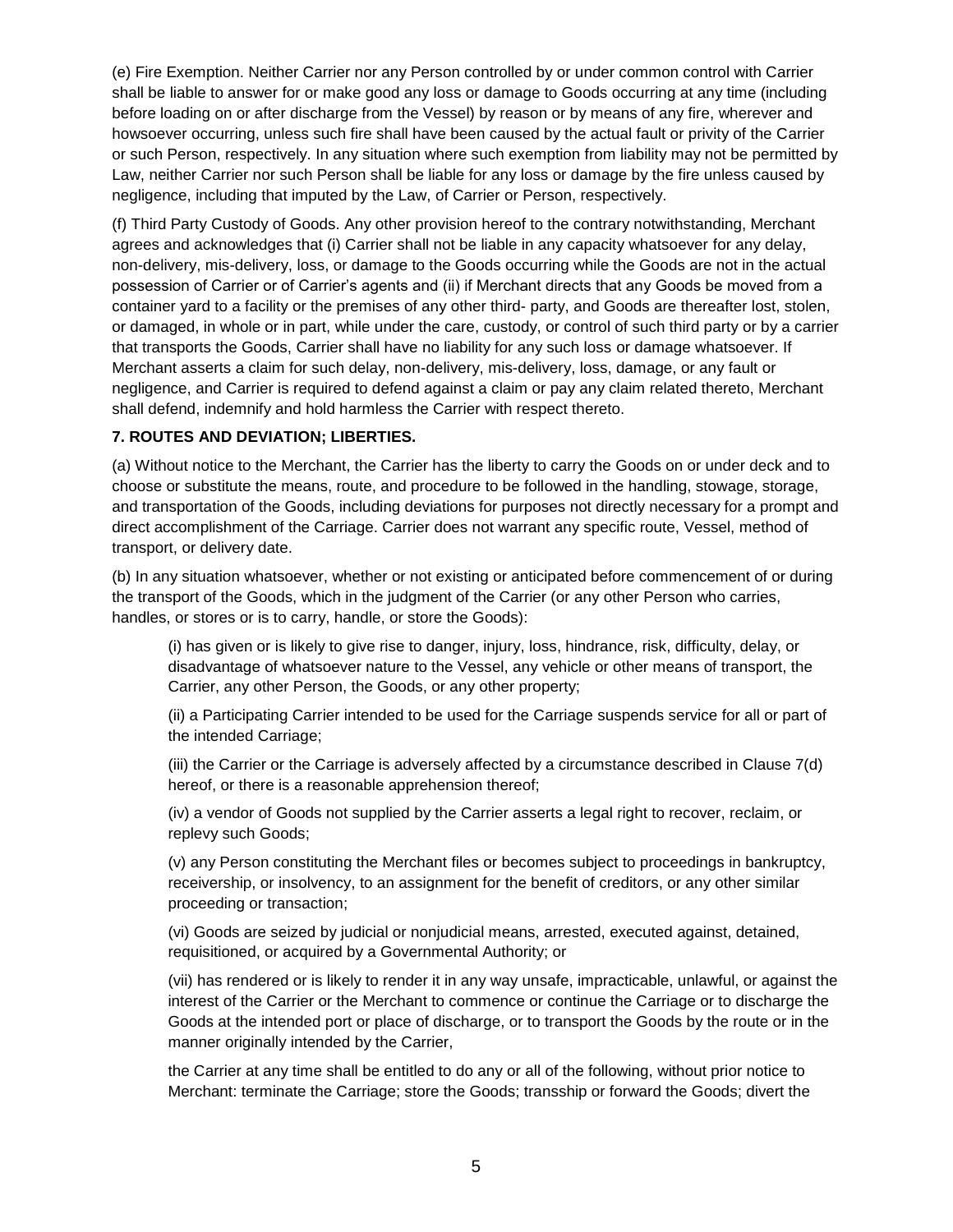Goods; unpack Goods from their Containers; and, in the exercise of its reasonable discretion, dispose of the Goods in such way as the Carrier may deem advisable, and, without limiting the foregoing:

(w) Carrier shall be entitled, before the Goods are loaded on the Vessel or other mode of transport, to cancel this Bill of Lading without incurring liability to the Merchant or any other Person for compensation or damages, and to require the Merchant to take delivery of the Goods, and upon Merchant's failure to do so, to store the Goods anywhere;

(x) if the Goods are at a place awaiting transshipment, Carrier shall be entitled to terminate the Carriage there and to store the Goods at any place selected by the Carrier, transship or forward the Goods to an alternative destination, and, in the case of the circumstances set forth in Clause 7(b)(iv) hereof, transship or forward the relevant Goods to an alternative recipient designated by the relevant vendor;

(y) if the Goods are loaded on the Vessel or other mode of transport, Carrier shall be entitled to discharge the Goods or any part thereof at any port or place selected by the Carrier or to carry them back to the Port of Loading or Place of Receipt and there discharge them; and

(z) in the case of the circumstances set forth in Clause 7(d) hereof impose surcharges to cover all extra expenses (including extra insurance premiums and cost of diversion).

All actions under Clauses (w), (x), (y), or (z) above shall constitute complete and final delivery and full performance of this Bill of Lading, and the Carrier thereafter shall be freed from any responsibility hereunder.

(c) If the Carrier makes arrangements to store, transship, or forward the Goods, it shall do so solely as agent of and for and at the sole risk and expense of the Merchant without any liability whatsoever in respect of Carrier's acts or omissions as agent, and the Merchant shall reimburse the Carrier forthwith all extra freight charges and other extra expenses thereby incurred.

(d) The situations referred to in Clause 7(b)(iii) hereof shall include those caused by: the existence or apprehension of war (declared or undeclared), hostilities, warlike or belligerent acts or operations, riots, civil commotions, or other disturbances; closure of, obstacles in, or danger to any canal; blockade of port or place or prohibition of or restriction to commerce or trading; embargo; piracy; quarantine, sanitary, or other similar regulations or restrictions; strikes, lockouts, or other labor troubles whether partial or general and whether or not involving employees of the Carrier or its subcontractors; congestion of port, dock, wharf, or any other place; shortage, absence, or obstacles of labor or facilities for loading, discharge, delivery, or other handling of the Goods; epidemics or diseases; Carrier making a determination that the Goods cannot be safely or properly carried further; or bad weather, shallow water, ice, landslip, or other obstacles in navigation or haulage.

(e) The Carrier shall have liberty to comply with orders, directions, regulations, recommendations, or suggestions as to departure, arrival, route, ports of call, stoppage, loading, discharge, handling, destination, reshipment, transshipment, deposit, or storage in any place or places, delivery, surrender, quarantine, disposal, or otherwise, howsoever given by any Governmental Authority or by any other Person having, under the terms of any insurance on the Vessel or the Goods, the right to give such order, directions, regulations, recommendations, or suggestions.

(f) The liberties set out in this Clause 7 may be invoked for any purpose whatsoever even if not connected with the Carriage covered by this Bill of Lading, and any action taken or omitted to be taken, and any delay arising therefrom, shall be deemed to be within the contractual and contemplated Carriage and not be an unreasonable deviation.

(g) Promptly after invoking, or becoming aware of any Person who fulfills any part of the Carriage invoking, any liberties set out in this Clause 7, Carrier shall give notice thereof to Merchant. All additional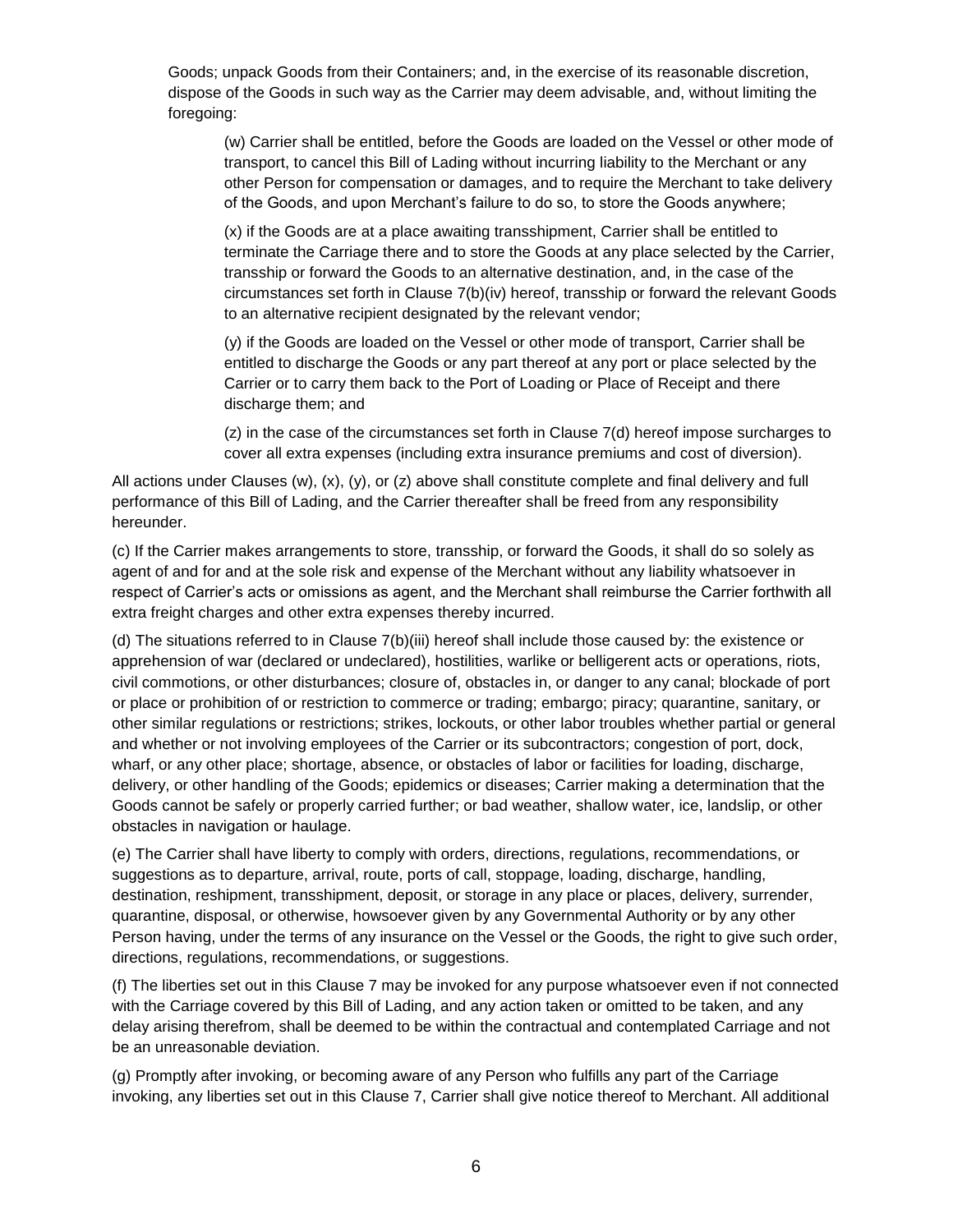freight and other Charges (including a reasonable recovery for Carrier's personnel and internal expenses) that are incurred as a result of any invocation of this Clause 7 shall be for the account of Merchant, who shall promptly pay the same. Such Charges and amounts that are incurred or recoverable hereunder in connection with a situation with regard to the Goods and other property may be reasonably allocated by Carrier between the Goods and such other property.

(h) Without limiting Merchant's other obligations under this Bill of Lading, Merchant shall defend, indemnify, and hold harmless the Carrier against all losses and liabilities suffered or incurred by the Carrier as a result of the circumstances referred to in this Clause 7.

### **8. MERCHANT'S RESPONSIBILITY.**

(a) The Particulars of the Goods set out on the face hereof and any Particulars or other representation appearing on the Goods, Containers, or other packages or documents relating thereto are furnished by the Merchant, and the Merchant warrants to the Carrier the accuracy and completeness of all such information.

(b) Merchant warrants that it has complied with all applicable Laws and requirements of port and other authorities and shall bear and pay all duties, taxes, fines, imposts, expenses, and losses incurred or suffered by reason thereof or by reason of any illegal, incorrect, or insufficient marking, numbering, addressing, or any other Particulars of the Goods.

(c) Merchant warrants that the Goods are packed in a manner adequate to withstand the ordinary risks of carriage having regards to their nature and in compliance with all applicable Laws.

(d) Merchant shall be liable for the loss, damage, contamination, soiling, detention, or demurrage before, during, and after the Carriage of property (including Containers) of Carrier or any Person or Vessel that is caused by Merchant or any Person acting on Merchant's behalf or for which Merchant is otherwise responsible.

(e) Payment of any amounts due hereunder to a forwarder, broker, or any Person other than Carrier or its duly-authorized agent shall not be deemed payment to Carrier and shall be made at the payer's risk. Unless otherwise specifically agreed by Carrier, all amounts for which Merchant is liable under this Bill of Lading are due upon demand. Merchant shall pay interest on any amounts owed under this Bill of Lading that are not paid when due at one and one half percent (1.5%) per month (19.72% annum).

# **9. DANGEROUS GOODS, CONTRABAND.**

(a) Merchant warrants that the Goods are not, and shall not become, of an explosive, inflammable, radioactive, corrosive, damaging, noxious, hazardous, poisonous, injurious, or dangerous nature, and agrees that such Goods shall be transported only upon the Carrier's acceptance (granted or withheld in its sole discretion) of a prior written application by shipper for the carriage of such Goods. Such application must accurately state the nature, name, label, and classification of the Goods, the method of rendering them innocuous, the full names and addresses of the shipper and consignee, and all certificates and other documents required by Law. Merchant shall not tender contraband for shipment.

(b) The Merchant shall ensure that the nature of the Goods referred to in the preceding paragraph is distinctly and permanently marked on the outside of their packages and Containers and shall submit the documents or certificates required by any applicable Laws or by the Carrier before tendering the Goods for shipment.

(c) Whenever Goods are discovered to have been received by the Carrier and the Merchant has not complied with Clauses 9(a) or (b) hereof, or the Goods are found to be contraband or prohibited by any applicable Laws, the Carrier shall be entitled to have such Goods rendered innocuous, thrown overboard, discharged, or otherwise disposed of at the Carrier's discretion without liability, and the Merchant shall be liable for and shall indemnify the Carrier against all loss, damage, and liability, including general average and loss of freight and other Charges, and any other expenses directly or indirectly arising out of or resulting from such Goods or any action by Carrier authorized herein with respect to any Goods.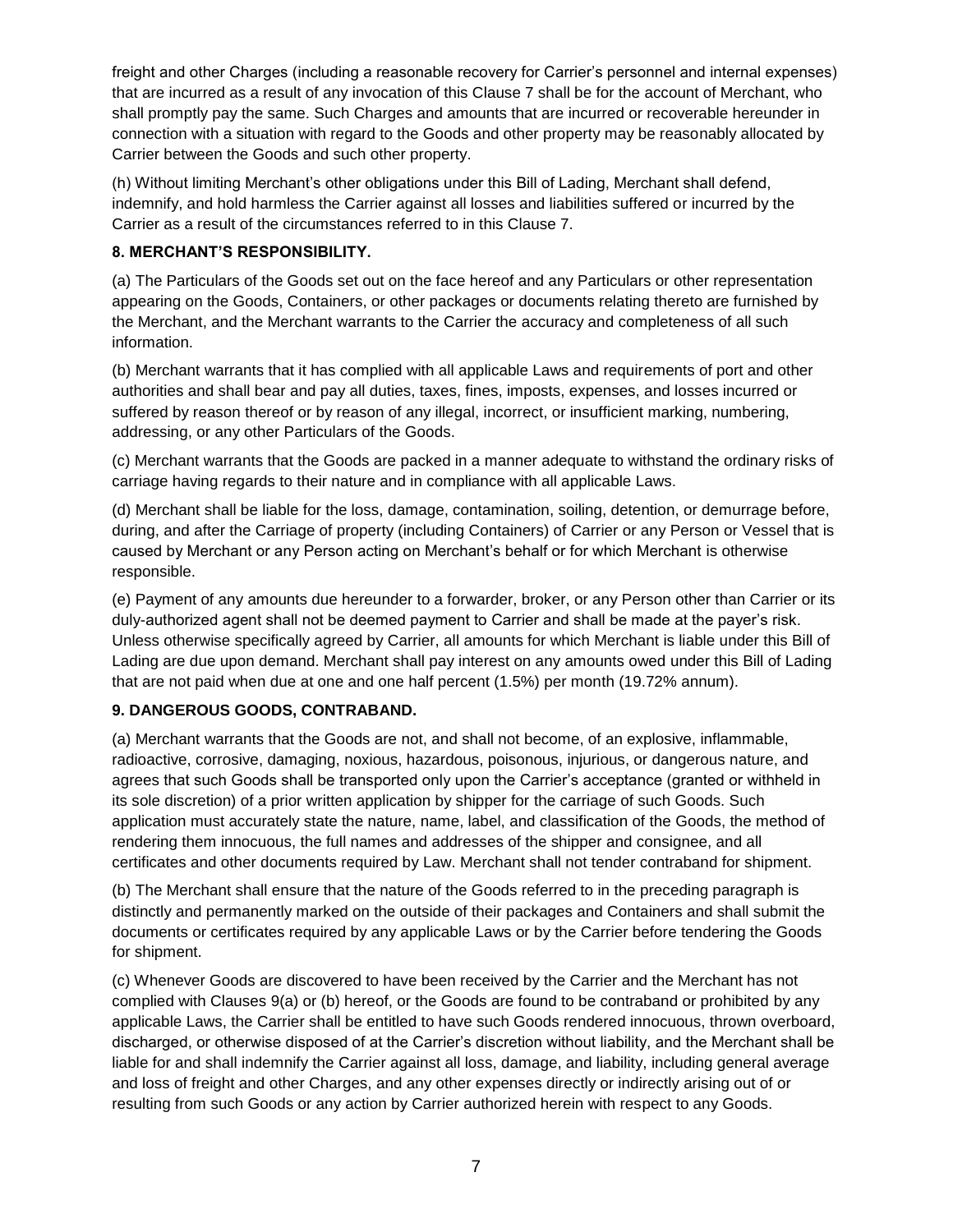### **10. CONTAINERS.**

(a) Carrier shall not be liable for loss or damage to the Goods Stuffed in Containers: (i) caused by the manner in which the Container has been Stuffed; (ii) caused by the unsuitability of the Goods for carriage in Containers; (iii) caused by the unsuitability or defective condition of the Container; or (iv) if the Container is not sealed at the commencement of the Carriage, except where Carrier has agreed to seal the Container.

(b) As to Containers Stuffed by Carrier, this Bill of Lading is prima facie evidence of the receipt only of the number of packages, Shipping Units, or Containers as shown on the face hereof. As to other Containers, this Bill of Lading is conclusive evidence of such matters. In all cases, the nature, order, and condition of the contents and any Particulars are unknown to the Carrier, who has no responsibility in respect thereof.

(c) If the Containers are delivered by the Carrier with seals intact, such delivery shall be deemed as full and complete performance of the Carrier's obligation hereunder and the Carrier shall not be liable for any loss of or damage to the contents of the Containers except to the extent that the Containers have been penetrated while in the custody of Carrier under circumstances for which it is liable.

(d) Carrier shall be at liberty to open all Containers and inspect the contents of the Containers without notice to the Merchant at such times and places as the Carrier may deem appropriate, and all expenses incurred therefrom shall be reimbursed to the Carrier or borne directly by the Merchant. In case the seals of Containers are broken by Governmental Authorities or other authorities for inspection of the contents of the Containers, the Carrier shall not be liable for any loss, damage, expenses, or any other consequences arising or resulting therefrom.

(e) Merchant shall return all Containers in the same order and conditions as handed over to Merchant (normal wear and tear excepted), with interiors clean, and prior to the accrual of any demurrage, detention, or other delay charges.

#### **11. SPECIAL CONTAINERS.**

(a) Merchant warrants that it has not tendered for transportation any Goods which require temperature, humidity, ventilation, or other control without previously having made special arrangements with the Carrier in writing, including for the payment of additional freight (and filling in the appropriate box on the front of this Bill of Lading with respect to their nature and particular temperature or other range to be maintained). In the absence of such special arrangements, Carrier may treat the Goods or Containers only as ordinary Goods or Containers, respectively. In the case of temperature-, or humidity-, or ventilation-controlled Containers Stuffed by or on behalf of Merchant, Merchant further warrants that the Containers are and shall remain throughout the Carriage in proper functioning order and have been delivered to the Carrier at the proper internal temperature, humidity, ventilation, or other control conditions, that the Goods have been properly Stuffed in the Container, and that its controls have been properly set by Merchant before receipt of the Goods by Carrier.

(b) Carrier shall not be liable for any loss of or damage to the Goods arising from defects, derangement, breakdown, stoppage, or other failure of the temperature, humidity, or ventilation controlling machinery, plant, insulation, or any other apparatus of the Containers, provided that Carrier shall maintain the settings of temperature-, humidity-, ventilation-, or other controlled Containers as required in Clause 11(c) hereof.

(c) If the Goods have been packed into temperature-, humidity-, ventilation-, or other controlled Containers by the Carrier and the particular temperature and humidity range requested by the Merchant is inserted in the Bill of Lading, then Carrier will use due diligence to set the controls within the requested ranges but does not guarantee the maintenance of such temperature and humidity conditions inside the Containers. The Carrier shall not be liable for any loss or damage occasioned by temperature, humidity, defects or insufficiency in or accidents to or explosion, breakdown, failure, or inoperability of any refrigeration, heating, cooling, humidity control, ventilation, or other control unit, including lack of fuel or power or interruption in fuel or power supply for any reason, unless shown to have been caused by the